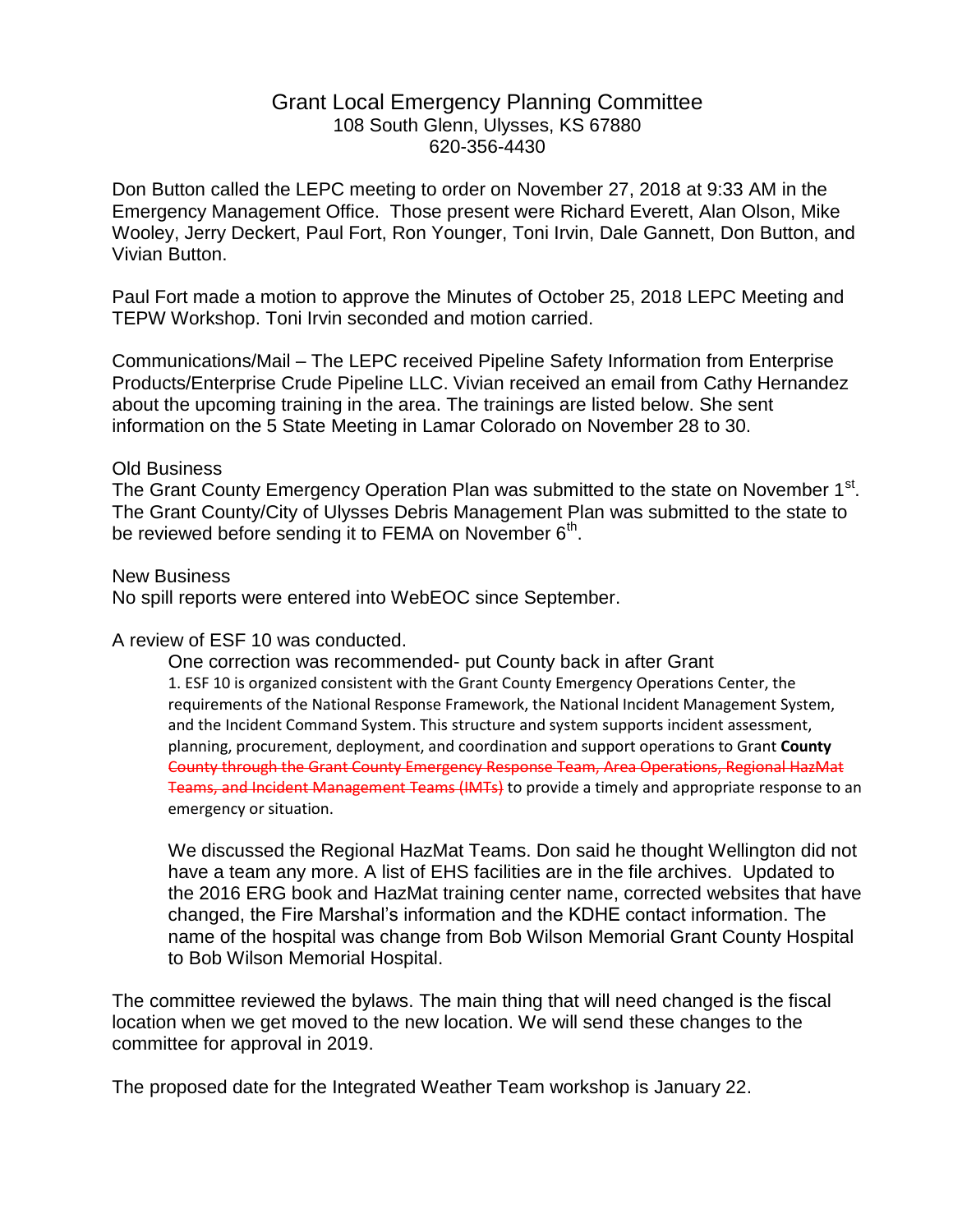# Page 2 LEPC Meeting November 27, 2018

The Emergency Management Office is moving to the new Fire Department at 715 E. Oklahoma Ave. Our hope is to be moved in by January. The Fire Department will have a large training room that may be able to fit 50 people or more. We hope to be able to bring more training to our area.

Dale Gannett talked about an issue with the colder wet weather. The fog and moisture collect on the blades and freeze at the colder temperatures and then as the ice warms it sheds or drops to the ground in sheets or chunks. This ice can cause damage and injury if someone is below when it comes down. GE has a lot of safety protocols in place and they do not work in the field when it is dangerous. Most of the string roads are not close enough for this to be an issue unless the wind is strong. Dale brought copies of a new contact list since GE has a new Manager and a new Regional Manager for emergency services. As of this time ENEL will take control of the wind farm from GE in September 2019.

Paul Fort said they are still working on setting up an EMT class after the first of the year. EMS made it through their end of year inspections.

Toni Irvin said the Health Department is still giving flu shots. Jerry Deckert asked about Shingles Vaccine and Toni said it had not come in yet.

Dale Gannett said the blowing and drifting snow could also cause an issue at the wind farm. When the weather is bad enough they do not go out.

Mike Wooley from Riviera Resources wanted to make sure we received an invitation to the KPA Pipeline Response and Mock Line Strike exercise at the Hutchinson Community College Fire Science. He stated FOX and KSN filmed the event and interviewed people from 811 and KPA. This was the first event that 811 and KPA had put on together. He said the event was attended by 269 participants. He asked about pipeline maps we have, most are older or what we receive from the KPA meeting. Don said it would be nice to have new maps since Linn Energy has split into Riviera Resources and Scout Energy. Vivian asked if the maps on the National Pipeline Mapping System (NPMS) had been updated. He said they had.

Alan Olson talked about water main break because of the cold weather.

Vivian Button talked about the Community Channel. It has been down since the high winds and ice of October 14. The power outage damaged some of the equipment that gives us the ability to send the information to Pioneer Communications. Since they are changing from cable to Stream TV we will not be able to utilize the community channel and it is not feasible to spend money to replace the parts.